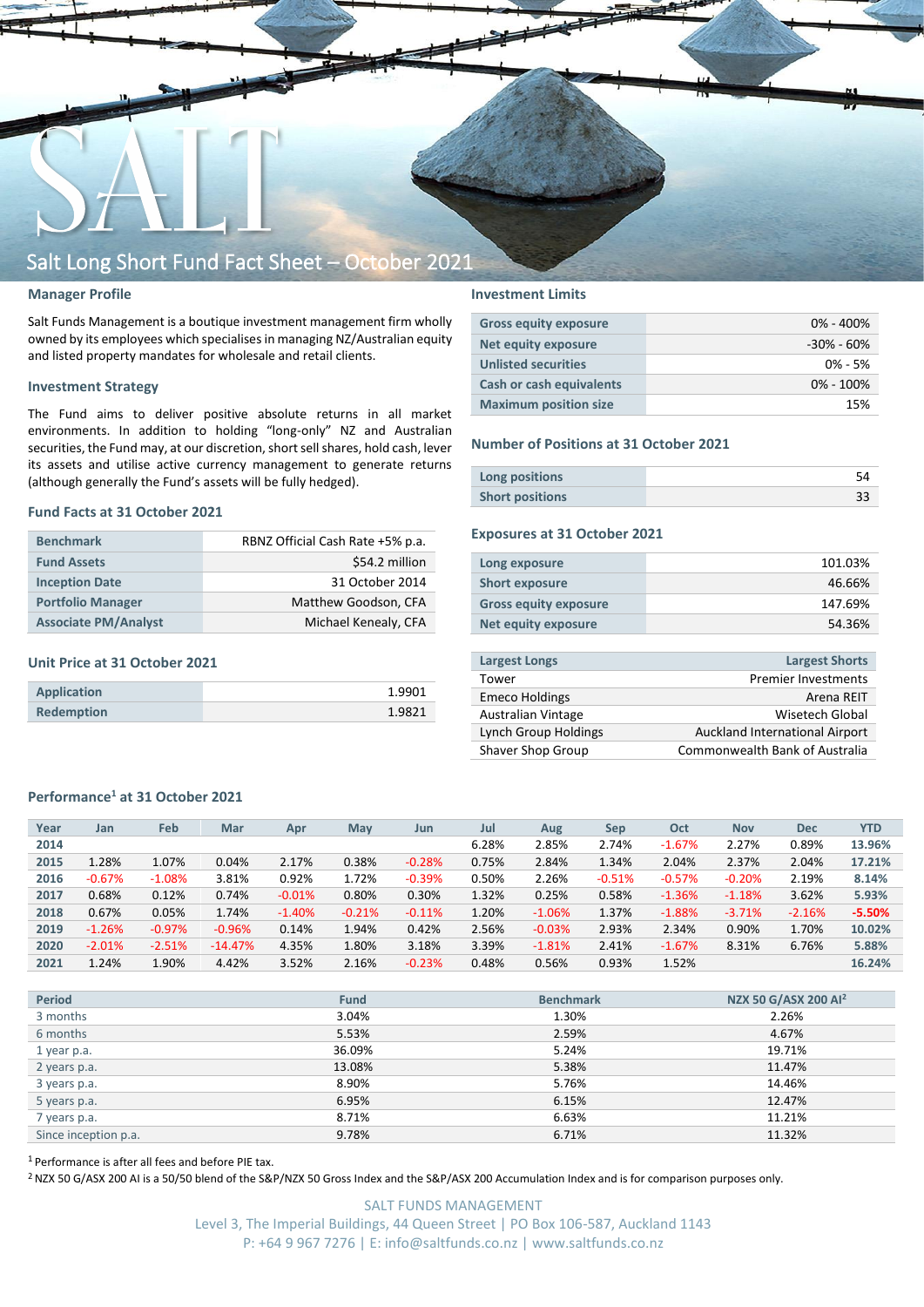## SALT

## Salt Long Short Fund Fact Sheet October 2021 Page 2 of 5

#### **Country Allocation at 31 October 2021 (Gross Equity Exposure) October 2021 Individual Stock Contribution**

![](_page_1_Figure_3.jpeg)

![](_page_1_Figure_4.jpeg)

![](_page_1_Figure_5.jpeg)

#### **Fund Commentary**

Dear Fellow Investor,

The Fund delivered a strong performance in the month of October, with a return after all fees and taxes of +1.52%. This contrasted with a decline in the NZ equity benchmark of -1.3%, while Australia fell by -0.1%.

The month was notable for a surge in NZ 10-year bond yields from 1.97% to 2.61% as the market rapidly came to the view that the RBNZ has fallen far behind the curve in combating emerging inflation pressures – an argument we have been making for some months.

In this context, NZ equities held up rather well in a reminder that equities can be a useful hedge against inflation up to a point. Historical evidence would suggest that inflation is getting rather close to the 3%-4% tipping point where the negative impact from a higher discount rate starts to outweigh the positive impact of higher nominal earnings for some companies (especially cyclicals). This can be clearly seen in the chart below for the S&P500 that was sourced from Citigroup.

![](_page_1_Figure_11.jpeg)

This chart shows that once inflation outcomes get up into the 3.5%-4.0% region, high PE ratios in the 25+ region start to disappear. This time around, deeply negative real bond yields are sheltering the market from the impact of inflation to some extent but the risk for investors is that these real yields may begin to normalise as central banks remove their leaden feet from the monetary accelerator.

Our view of the investment backdrop is that there is widespread evidence of "flation", with the jury still being out as to which shade of "inflation" or "stagflation" that might be. The supplyside driven pressures causing the "flation" suggest that at least some elements of stagflation may be present.

Central banks have been caught napping, with some still being in denial, while some are surprising the market with the speed of their reaction function. For now, the RBNZ seems content to tell avian tales of herons versus doves versus hawks but much will depend on their OCR decision in November. Maybe an ostrich will be the best bird to describe their stance but we shall see. After a stunning record low 3.4% unemployment rate release as this is written, the chance of a 50bp rate hike surely has to come into focus although the impact of Covid lockdowns is a clear offset.

Linking this to equities, we have argued for some time that inflation is appearing, that central banks will have to tighten and that higher interest rates and the removal of excess liquidity may bring the bull market to its end. While equities are a reasonable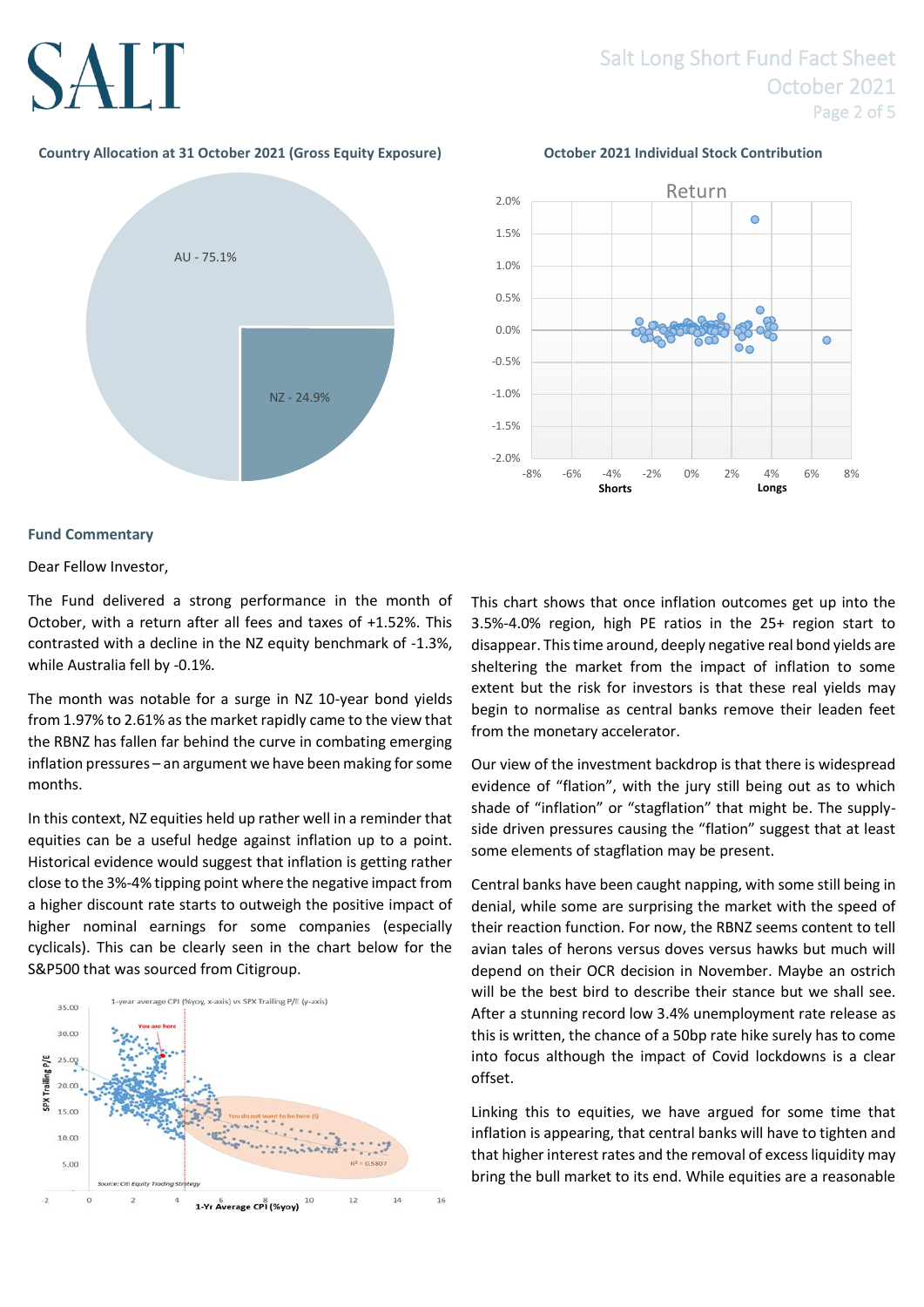### Salt Long Short Fund Fact Sheet October 2021 Page 3 of 5

inflation hedge, we would expect a choppier outlook ahead, with a dramatic change in what style works and what doesn't.

SALT

This story played out briefly earlier this year, which saw this Fund do extremely well from its array of cyclicals and cheap longs. However since then, Australian and NZ equities have doggedly ignored higher bond yields, with darling GAAP (growth at any price) stocks being bid to the stratosphere. That said, it is noticeable in recent weeks that TINA (there is no alternative) yield stocks have started to make rather heavy weather of it. We have gradually and painfully lifted our shorts in the darling GAAP names – they cannot defy gravity forever.

The chart below sourced from Evans & Partners shows how the EV/sales ratio for the Russell 1000 Growth Index has exploded relative to the Russell 1000 Value Index. It went particularly vertical following the move to zero-rate policies post-Covid. To date, it has not reverted even as bond yields have risen in recent months. This is concerning.

![](_page_2_Figure_4.jpeg)

The overall NZ equity market does appear fully valued. The chart below suggests that a forward PE of 24x would be more appropriate at current 2.5% bond yields rather than the actual 33.9x. The median PE is however more in the region of 23x and Covid impacts may be seeing investors look beyond one-year forward earnings. This suggests that the market is not quite as expensive as it looks but there are certainly some pockets of extremity.

![](_page_2_Figure_6.jpeg)

Signs of liquidity-driven excesses are everywhere. For example, in the month of October, Tesla rose by a staggering 44% and it did another +8% on the first day of November. This is not trivial, it is a US\$1.2trn company. What drove it was a retail-initiated surge in close-to-the-money call option activity, to the point that in the last week of October, Tesla accounted for 75% of the entire options turnover for the Nasdaq 100 Index.

Retail inflows to equity markets have been unprecedented. Below, we update last month's chart sourced from Goldman Sachs looking at flows into global equity funds. They have continued to surge. According to Fed data, equity allocations amongst all investors now sit at 52% compared to the previous high of 51% in 1999. What possible source of concern could there be as central banks start to tighten?

![](_page_2_Figure_9.jpeg)

Source: Goldman Sachs Investment Research Division, Cormac Conners, returns.

Inflation continues to break out around the globe. In NZ, the ANZ Business Outlook at end-October found a net 57.1% of firms plan to lift prices over the next 12 months – ANZ described this as "unheard of". Inflation expectations soared from 3.02% to 3.45% in just one month.

The CPI inflation reading for the September quarter came in far higher than expected at +2.2% q/q and 4.9% y/y. The old "problem" of persistently low tradeables inflation is ancient history – it came in at +2.8% q/q and 5.7% y/y. Non-tradeables were 1.8% q/q and 4.5% y/y. All core inflation measures were over 4.0% y/y. Everything is going up and the RBNZ simply has to get a move on and tighten.

We are not alone. Australia abandoned its yield curve control policy following a far higher than expected underlying inflation reading. However, for now they are continuing QE and pushing back on market pricing for rate hikes. Ostriches. Near month's end, the Bank Of Canada unexpectedly ended its aggressive QE policy early although the BoE pushed out a potential rate hike to December.

Amid surging inflation expectations, the US Fed has clearly signalled that they will begin to pull back on QE this month. Credit Suisse pointed out that the use of the word "transitory" to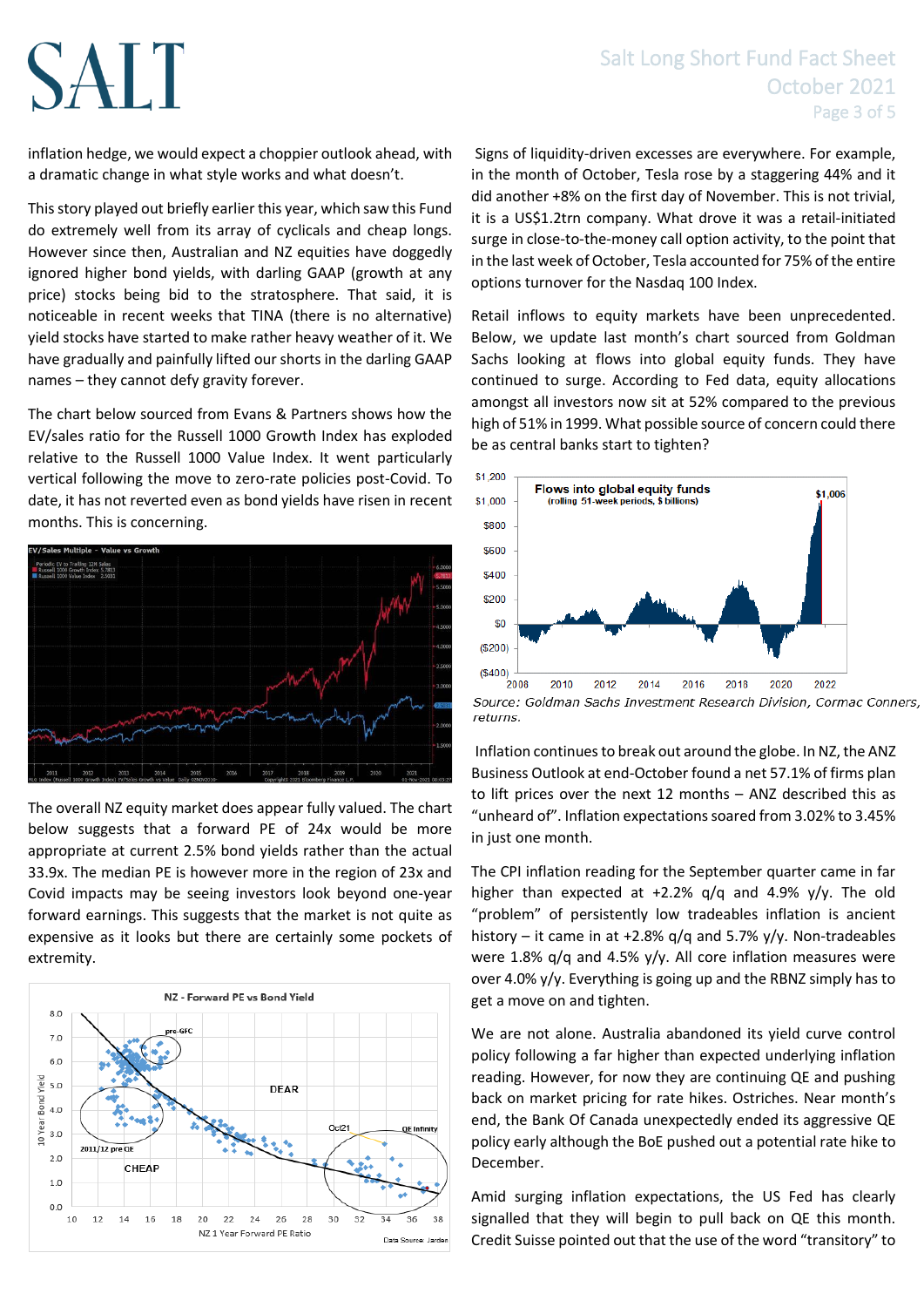# SALT

describe inflation in the Fed minutes has declined to zero from a peak of nine times back in April. The US has 1.25 job openings for every unemployed person – "spiral" would be a far more appropriate word than "transitory". Finally here, the Chinese manufacturing PMI for September came in at a contractionary 49.2 but producer prices jumped by 4.7 to 61.1 to set a new record.

Put all this together and our view is clear. Goldilocks has been replaced by some form of inflation, with the jury still being out on whether this is stagflation or something less dire. Markets are being driven by the last vestiges of QE that is now hopelessly inappropriate in the face of overwhelming evidence of inflation. Some central banks are pulling their heads out of the sand. This may see the greatest bull market of our lifetimes morph into something rather choppier, with very different styles of stocks leading the way. This is how we have positioned the Fund

Returning to our performance in the month of October, the Fund's net length rose a little from 51.6% to a high 54%, while the gross declined from 158% to 148%. We are having little difficulty finding cheap companies with reasonable earnings outlooks. It is the 80x earnings and 20x revenue darling stocks that we detest.

Despite our high net length, the Fund still did very well on average on negative days, which speaks to the firepower contained in our shorts. There were an unusually high ten negative days for the 50/50 index of Australia and NZ, with the average loss for the market being -0.36% on those days. The Fund was up on six of the ten days and delivered an average return of +0.11%.

The Fund's performance in October of circa +1.7% (pre fees and tax) came entirely from our long book, with our short book being flat. We might have hoped for more gains from our shorts but ultra-expensive names tended to outperform in the month. Our overall "winners to losers" ratio was a very strong 66%. However, there was a major skew, with there being one stand-out winner and many of our losers being larger than our other winners.

By far the largest tailwind came from the frequently mentioned Intega Group (ITG, +57.0%), which received a takeover bid from a Canadian engineering firm. This looks like a done deal and we have leaked some out to arbitrageurs given a tight spread and it being very unlikely that there will be a higher bid. The rump still comprises around 2% of the portfolio.

ITG was a classic example of our investment style. We were very lonely buyers back at 25cps when the PE was circa 5x and the outlook appeared solid. The position became a little larger than we were truly comfortable with but their results were good and ultimately the takeover bid came in at 90cps. We feel as though we have a number of other diamonds in the rough amongst our array of longs but happy endings such as this are far from guaranteed. That said, our style has seen this Fund benefit from an unusual number of takeover bids over the years. Long may they continue.

The second largest contributor was of far lesser magnitude and came from Emeco (EHL, +4.3%). We did lighten what was a very large position near the month's highs but remain bemused at its lowly valuation and range-bound share price. The balance sheet has been fixed, demand generally remains solid across their range of commodity exposures, labour shortages are not a major constraint and it is on forward PE multiples of 7.2x Jun22 and 6.4x Jun23.

Other tailwinds were numerous but largely small. Our moderate long in 3P Learning (3PL, +16.2%) did well as investors begin to focus on the upside potential of this new merged entity. A small long in Superloop (SLC, +32.3%) surged on the sale of their Hong Kong subsidiary which leaves the Australian business as a prime consolidation target. Our large long in Australian Vintage (AVG, +3.7%) ground higher on no new information.

Headwinds were led by our relatively large long-term holding in Kina Securities (KSL, -9.3%) which appeared to be sat on by a large seller. There was no new news. The Covid outbreak in PNG is concerning but the economy is actually doing rather well from booming commodity prices, with the foreign exchange situation being the best in some time. KSL's giant competitor, Bank South Pacific reported a solid result, raising no red flags for the sector. KSL is flush with capital post the regulator not allowing them to purchase Westpac PNG and is on a forecast PE of 5.5x Dec22 and dividend yield of over 12%. We are a moth to the flame.

The second key laggard was our disappointing long in Omni Bridgeway (OBL, -10.9%). There was no new news but the market is perhaps spooked by plans to more tightly regulate the litigation funding sector in Australia. Our view is this would have little impact on OBL's current practices and that Australia is now a relatively small part of their business in any case. OBL has shifted the bulk of its business to being a fund manager, where investors take the litigation risk and OBL charges a mix of fees.

A final notable holding which hurt us was our short in Lovisa (LOV, +14.3%) which soared on no news other than general reopening optimism. This retailer of low-end "junk" jewellery is being priced for global domination. This is possible but it seems an optimistic base-case given the absence of branding and lack of entry barriers combined with ultra-high margins. It is on a 2 year forward PE of 40x.

Thank you for your continued support of the Fund. We were pleased to deliver a strong result in the month albeit most of it was attributed to one holding. We are in a fascinating period for markets. Money continues to flood into a range of expensive